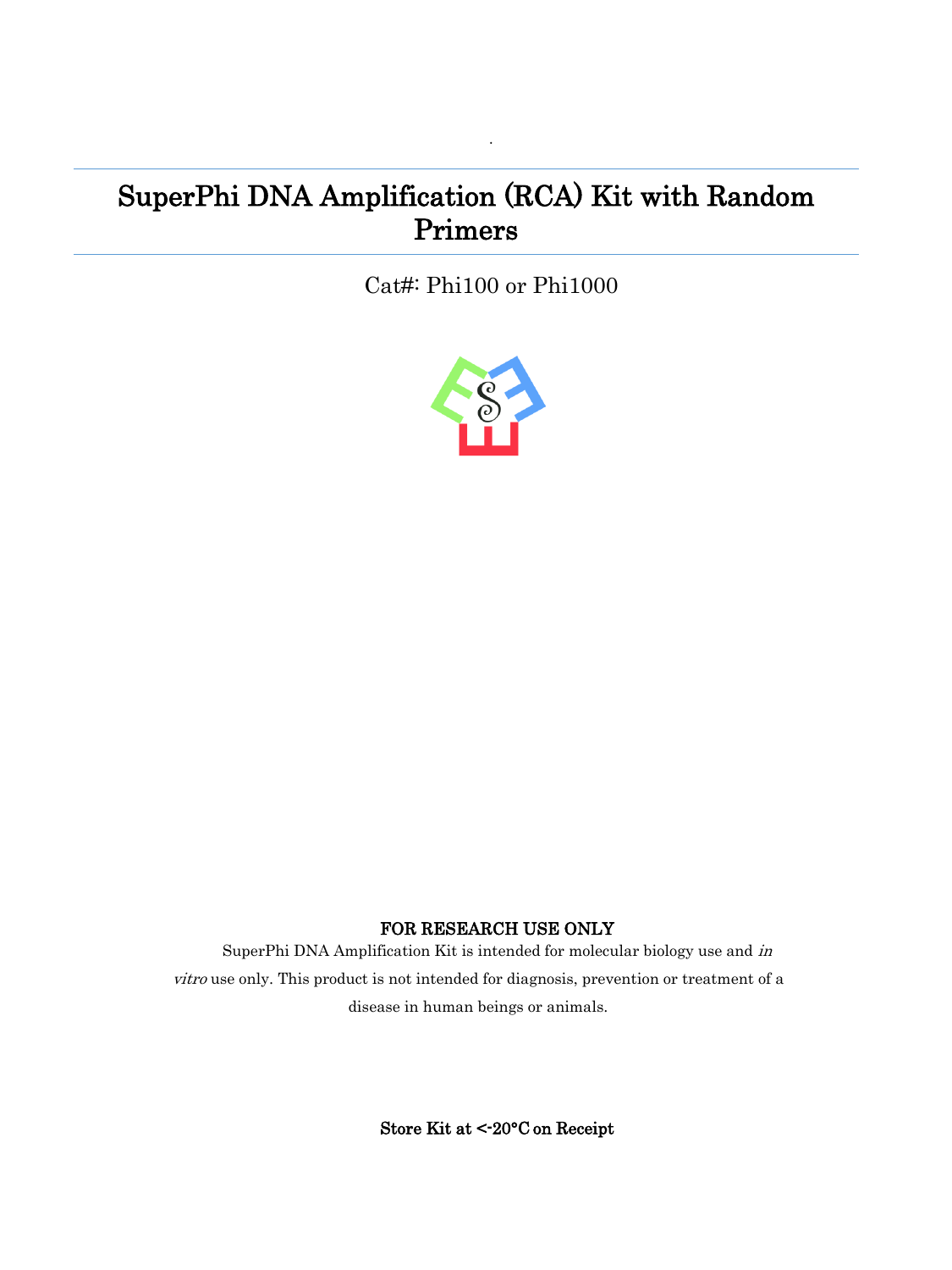

# Introduction

Rolling Circle Amplification (RCA) is an isothermal enzymatic process, which amplifies circular or genomic DNA by a Phi29 DNA polymerase-based rolling circle mechanism in the presence of the short DNA or RNA primers, as shown in Fig. 1. Phi29 DNA polymerase is a monomeric protein with two distinct functional domains, C-terminal DNA polymerase domain for DNA synthesis and a spatially separated Nterminal domain with a 3'-5' [exonuclease](https://en.wikipedia.org/wiki/Exonuclease) activity for proofreading activity. Co-operation as well as delicate competition between two functional domains, ensure the accurate and efficient DNA synthesis at an optimal rate. Furthermore, this enzyme has capacity to strongly bind to single stranded DNA of double stranded nucleic acid, which makes it favor for [multiple displacement amplification](https://en.wikipedia.org/wiki/Multiple_Displacement_Amplification) (MDA), through debranching double stranded DNA. RCA technology is better than PCR-based methods for DNA amplification because of the high processivity and proofreading activity of Phi29 polymerase. Specially, when genomic DNA is amplified, RCA generates larger fragments (more than 10 kb) with better coverage and less amplification bias, than PCR-based approaches. The RCA technology is so simple, powerful, and versatile that it has been extensively used for DNA cloning, sequencing, SNP and STR genotyping, and genomic DNA amplification, etc. Since the amplified DNA is a concatemer containing tens to thousands of tandem repeats, RCA technology has been employed to generate complex but fine DNA nanostructures, such as DNA origami, nanotubes, and nanoribbons, through manipulating the circular tailor-designed template. These DNA nanostructures have critical potentials in biomedical research, disease diagnostics and therapeutics.

**Fig.1.** *Schematic diagram of the RCA process.* Random hexamer primers anneal to the circular single strand DNA at multiple sites. Phi29 DNA polymerase extends with highest fidelity. With the progress of reaction, Phi29 will extend on the synthesized DNA and amplify DNA at least thousand folds.



Through optimizing RCA reaction condition and engineering Phi29 enzyme, two classes of RCA DNA amplification technologies, RCA 1.0 and RCA 2.0 as described below, were developed for the various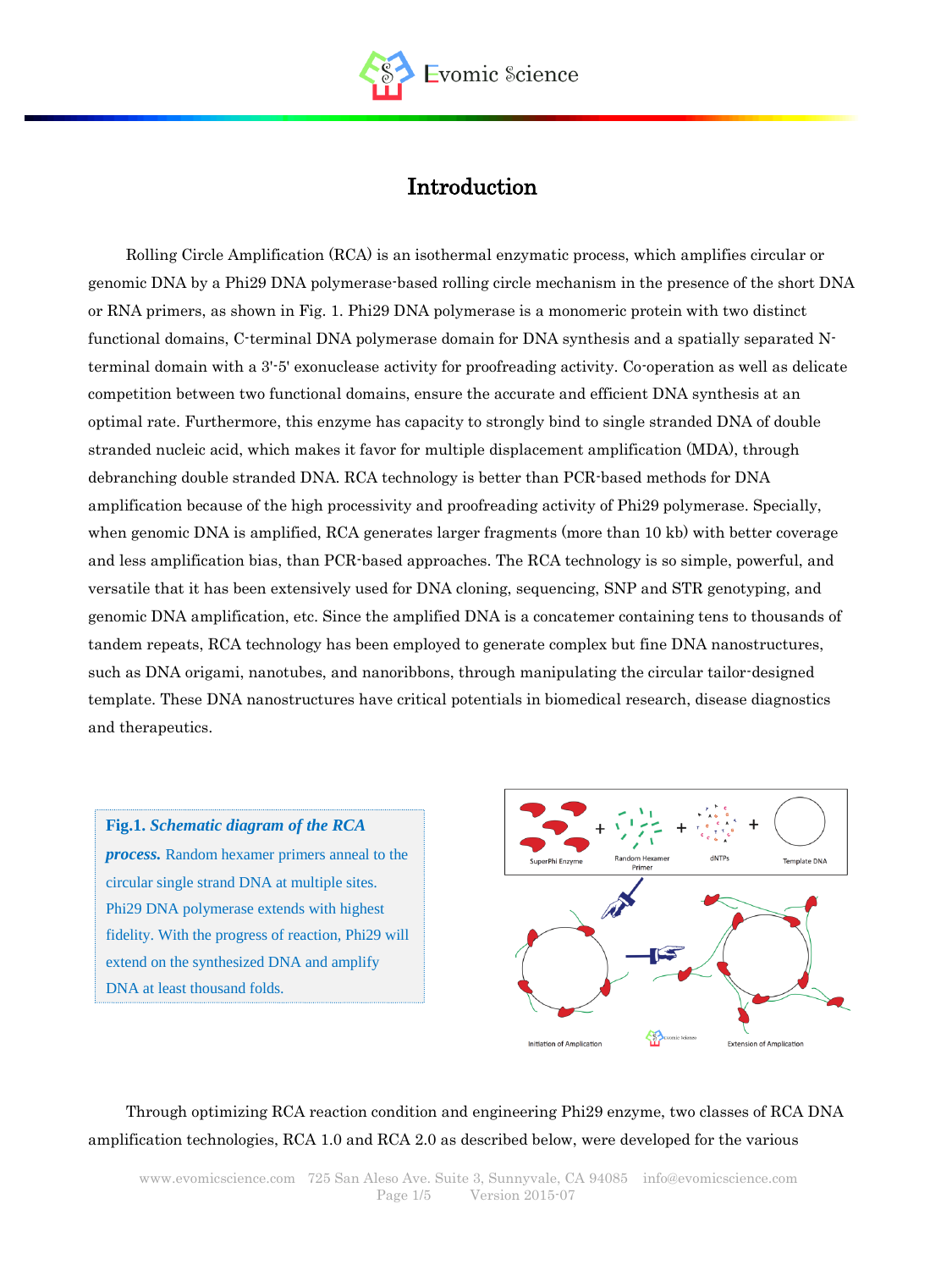

applications. SuperPhi DNA Amplification Kit, a type of RCA 1.0 technology, was suitable for DNA cloning, direct DNA sequencing, and regular DNA amplification; while RCA 2.0 technology would be specifically desired for circle DNA/RNA detection, single cell genomic amplification, etc.

# SuperPhi DNA Amplification Kit, based on RCA 1.0 Technology:

Our SuperPhi DNA Amplification Kit (RCA 1.0) was developed to rapidly amplify circular template DNA. This amplification produces microgram quantities of DNA from less than picograms of starting material within 4 hrs at 30oC. Template DNAs can be low or high copy plasmid from bacterial colony, liquid culture, glycerol stock, DNA from BAC culture, M13 plaque, M13 Phage culture supernatant, fosmids or any lambda vectors, DNA ligation/assembly reactions etc. This amplification technology also eliminates the need for overnight cell culture and conventional plasmid or M13 preparations. The amplified DNA, as high molecular weight and double-stranded concatemers of the circular template, can be used for cloning and direct DNA sequencing without further purification. Specially, the amplified RCA products as concatemers, after diluted, can be used to directly transform Bacillus. Compared to the traditional bacillus transformation methods, SuperPhi RCA products would give the highest transformation rate, which is of critical importance to *bacillus* gene cloning, expression and library construction. Our highly pure SuperPhi enzyme in SuperPhi DNA Amplification Kit ensures that the amplified DNAs are from your template DNA, but not from the host or environmental DNAs, which are usually found in other Phi29-based DNA amplification kits (Fig.2).



Fig.2. Comparison of purity and activity of our SuperPhi enzyme with Phi29 from competitor G. The indicated amount of denatured pUC19 were mixed with random DNA primer  $(A)$  and random RNA primer (B) in the presence of SuperPhi enzyme and Phi29 enzyme from competitor G. After 4 hrs at  $30^{\circ}$ C, the reaction was stopped and loaded on agarose gel. The intensity of 15 kb amplified product using SuperPhi did response well to the input dosage of pUC19, while that in competitor G did not (in  $A$  and  $B$ ). Even on condition of no input pUC19, the reaction containing Phi29 from competitor G still produced amplified DNA when using RNA primer (in B). That indicated that competitor Phi29 enzyme was contaminated with foreign DNA.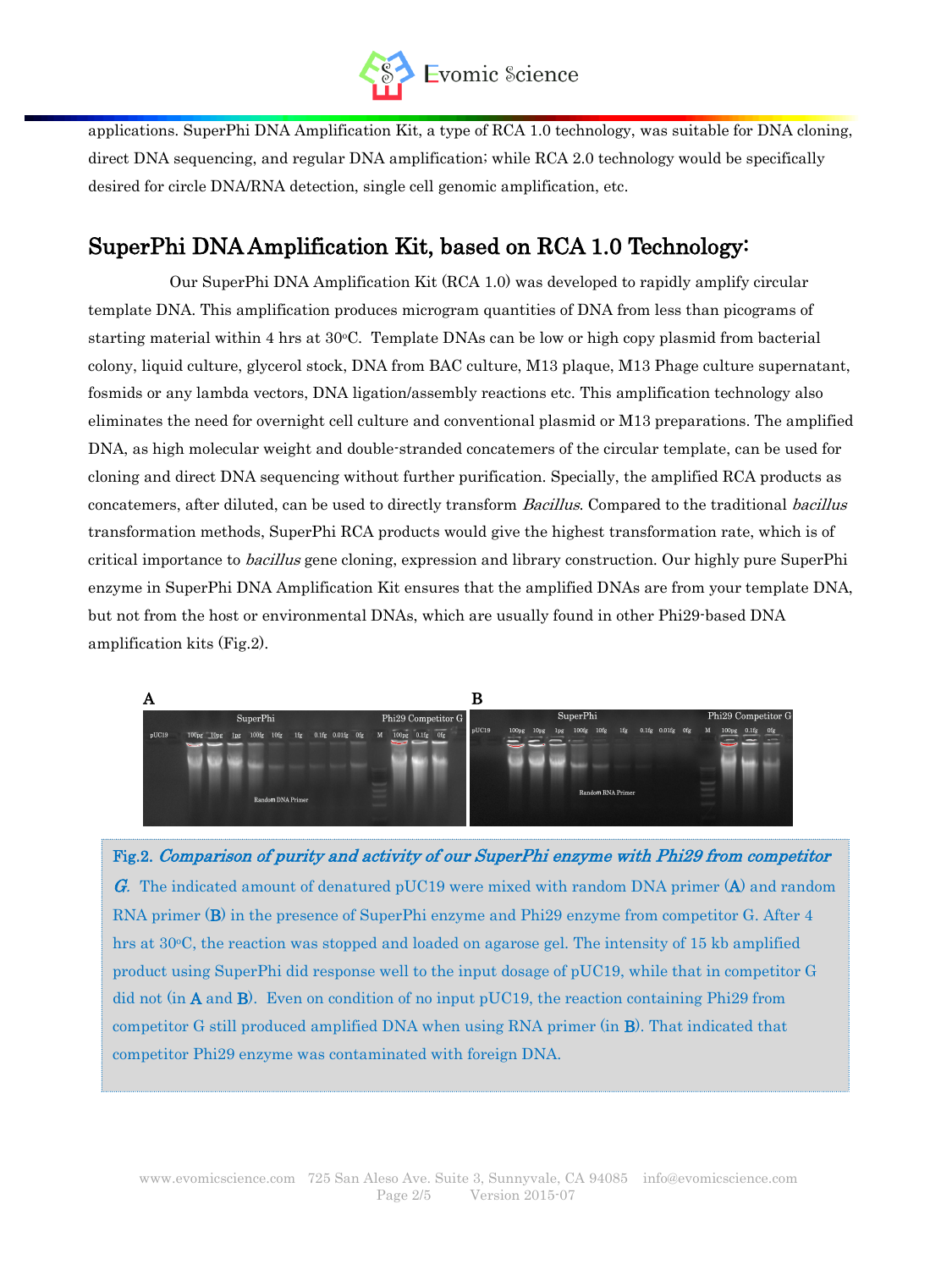

## Features of SuperPhi DNA Amplification Kits

- SuperPhi29 DNA polymerase for isothermal multiple displacement amplification (MDA);
- Clean manufacturing process ensures components are free of detectable DNA contamination;
- Greater accuracy than existing other PCR based MDA methods;
- Ease with minimal handing time:  $15-20$  min for up to 96 samples;
- Easily automated;
- Yield up to 2 µg of highly pure DNA.
- Able to detect down to 1 picogram of circular DNA or genomic DNA.
- Any circle DNA:
	- o low or high copy plasmid from bacterial colony,
	- o liquid culture and glycerol stock,
	- o DNA from BAC culture, M13 plaque, M13 Phage culture supernatant,
	- o Fosmids or any lambda vectors,
	- o DNA ligation/assembly reactions.
- No further purification of amplified DNA: Direct sequencing and cloning reaction.
- Better results for sequencing than traditional sequencing.
- Compatible with other sequencing kits.
- No need for growing liquid bacterial cultures.

### Handling

This kit is used to amplify picogram of DNA. Any contaminated DNA may deteriorate your result. Always wear gloves, and prepare the reaction in a laminar flow hood or similar device to avoid contaminations. Use molecular biology grade clean reagents, sterile reaction tubes and DNA-free pipette tips. Thaw Sample Buffer, Reaction Buffer and SuperPhi Enzyme on ice and keep them in ice all the time.

### Quality Control

Each batch of SuperPhi DNA Amplification Kit is tested in-house to ensure consistent product quality. Enzymes used in the kit have been tested separately to ensure the highest purity with no DNA contamination.

#### The amplified DNA by RCA1.0 technology is suitable for:

- Direct DNA restriction enzyme digestion without further purification;
- Direct DNA sequencing (Sanger's method) without further purification;
- Essential for Bacillus plasmid transformation.

#### SuperPhi DNA Amplification Kits are available for both 100 and 1000 reactions.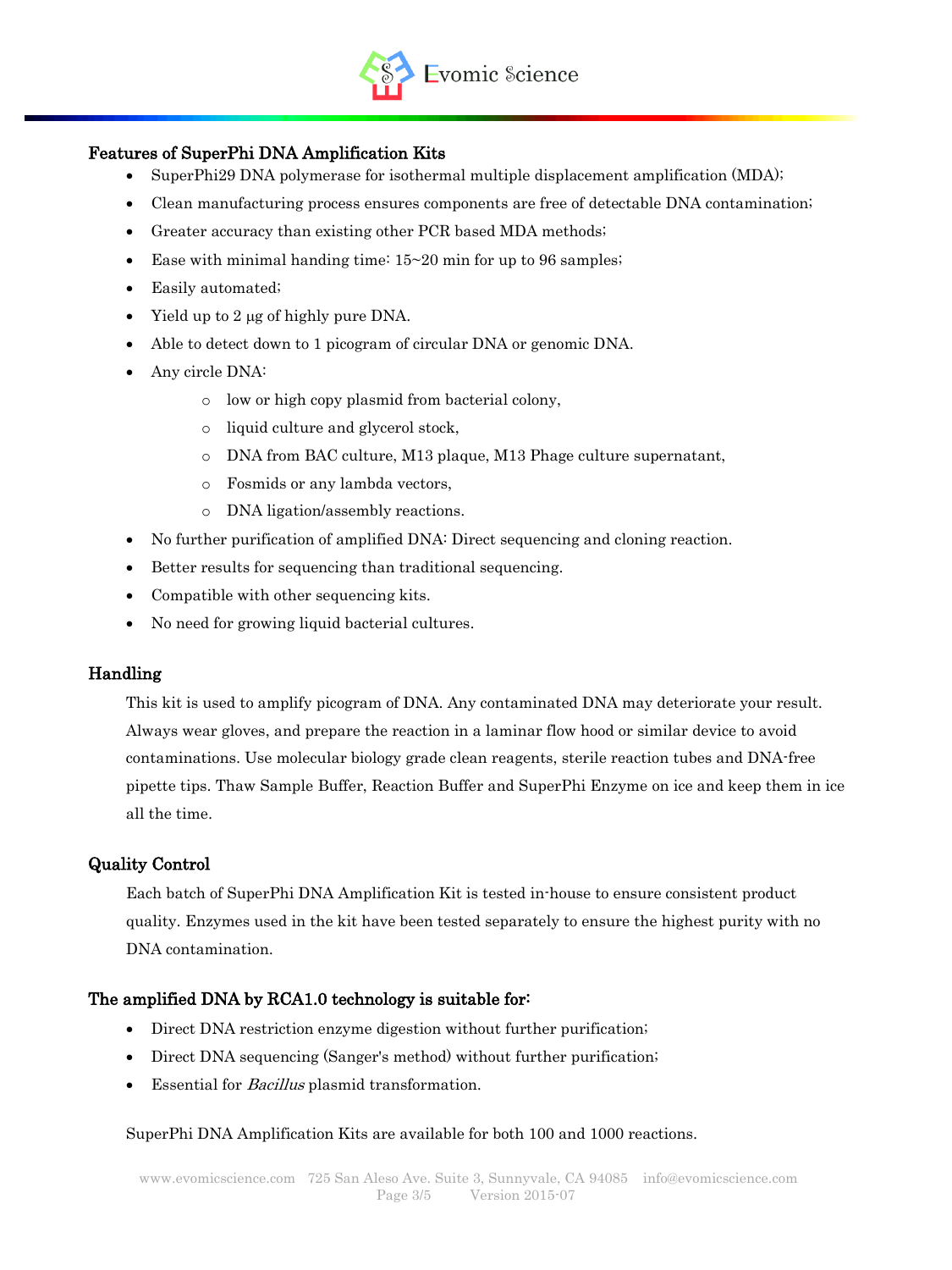

### Reagent and Equipment to be Supplied by the Users

- Sterile vials, pipettes and pipette tips
- Microcentrifuge
- Cold block
- Sterile, ideally DNA-free certified 0.2 ml PCR tubes
- Thermocycler
- Vortexer

### Kit Components:

| Components             | 100 Reactions<br>$(Cat\#: Phi100)$ | 1000 Reaction<br>(Cat#: Phi1000) | Storage         |
|------------------------|------------------------------------|----------------------------------|-----------------|
| Sample Buffer          | $800 \mu l$                        | $10x800 \mu l$                   | $-20$ °C        |
| <b>Reaction Buffer</b> | $500$ $\mu$                        | $10x 500 \mu l$                  | $-20\degree C$  |
| SuperPhi Enzyme        | $100 \mu l$                        | $10x 100 \mu l$                  | $-80^{\circ}$ C |

### Detailed Protocol

SuperPhi DNA Amplification Kit has capacity to detect as low as 1 pictogram of template DNA under optimal condition.  $0.2~0.5$  µl of saturated overnight culture or 1/10 to 1/100 of the colony (approximately  $10<sup>2</sup>$  $\sim$ 10<sup>4</sup> cells) would be enough for SuperPhi DNA Amplification reaction. Please keep in mind that excess culture or colony will inhibit SuperPhi DNA Amplification reaction! The protocol described below is a general protocol for amplifying circular DNA from various sources. Yields and kinetics may vary if crude or un-quantified samples are amplified. We recommend to consider a starting point for adapting your specific reaction.

# 1. Preparation of Sample Mix:

Sample Mix could be prepared, depending on material sources, as described below:

#### 1.1. Purified DNA or DNA ligation/assembly reactions:

Transfer  $3 \mu l$  of Sample Buffer into a 0.2 ml PCR tube. Add 1 µl of circular DNA  $(≥ 1$  pg/µl) to the above PCR tube. Heat to 95 ˚C for 3 minutes and then quickly cool to 4˚C. Keep the samples on ice until use.

#### 1.2. Bacterial colonies:

Transfer  $4 \mu l$  of Sample Buffer into a 0.2 ml PCR tube.

Pick 1/10 to 1/100 of the colony (approximately  $10^2 \sim 10^4$  cells) and add to the above PCR Tub. Heat to 95 ˚C for 3 minutes and then quickly cool to 4˚C.

Keep the samples on ice until use.

#### 1.3. Liquid bacterial culture:

Transfer  $3.5 \sim 3.8$  µl of Sample Buffer into a 0.2 ml PCR tube. Add  $0.2~0.5$  µl of saturated overnight culture to the above PCR tube. Heat to 95 ˚C for 3 minutes and then quickly cool to 4˚C. Keep the samples on ice until use.

#### 1.4. Glycerol stock:

Transfer  $3.5 \sim 3.8$  µl of Sample Buffer into a 0.2 ml PCR tube.